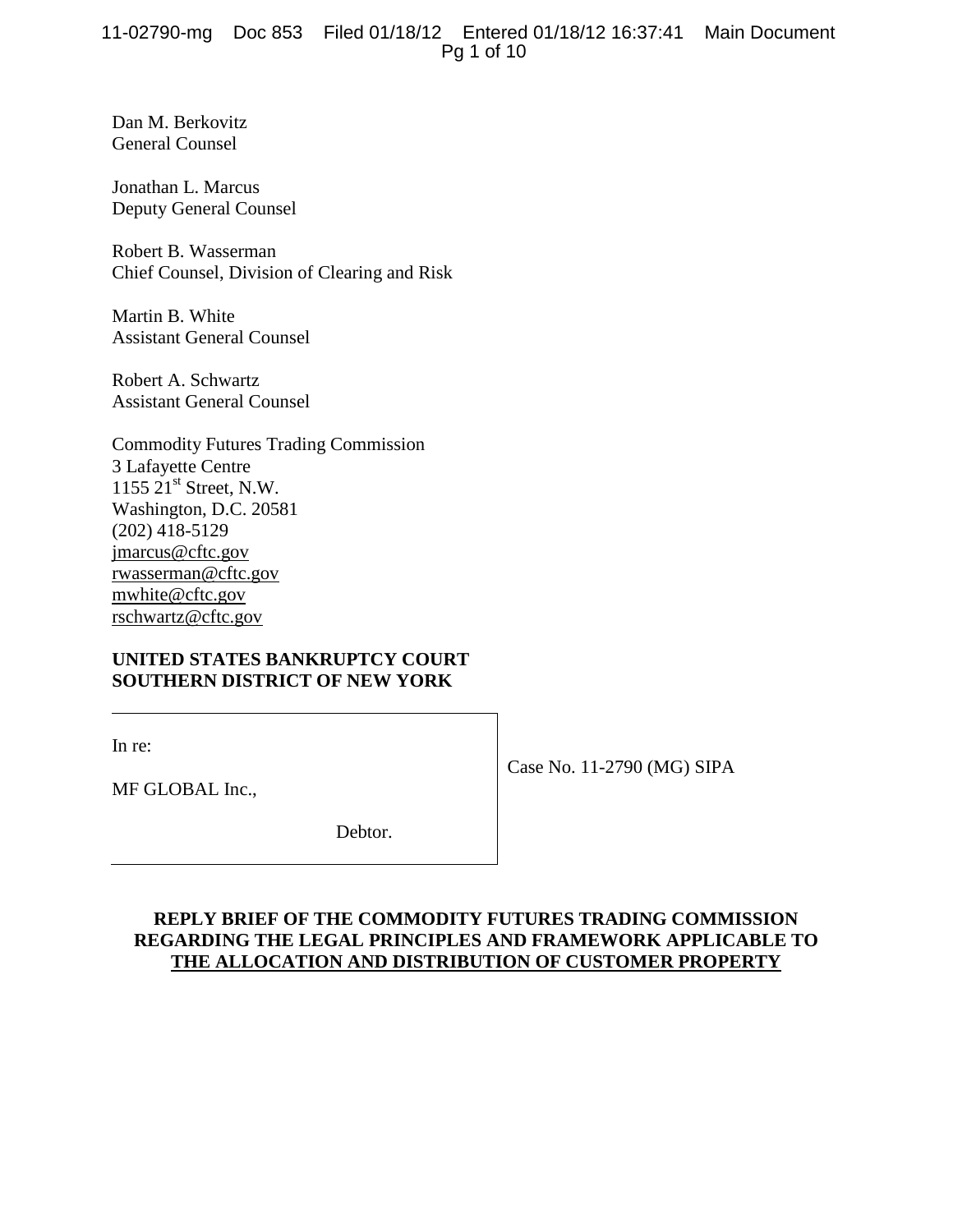### 11-02790-mg Doc 853 Filed 01/18/12 Entered 01/18/12 16:37:41 Main Document Pg 2 of 10

On November 17, 2011, this Court instructed the Commodity Futures Trading Commission ("CFTC" or the "Commission"), Securities Investor Protection Corporation ("SIPC"), and the Trustee ("SIPA Trustee") for MF Global, Inc. ("MFGI"), to submit briefs on the rules and procedures applicable to the allocation and distribution of property within the MFGI estate. The CFTC, SIPC, and SIPA Trustee did so on December 12, 2011. (Docs. # 724, 725, 726.) On January 9, 2012, several entities filed responses (Docs. # 814, 817, 818, 819, 822, 823), and on January 10, 2012, the Chapter 11 Trustee for MF Global Holdings, Ltd. ("MFG Holdings") late-filed an additional response. In accordance with the Court's orders, the CFTC respectfully submits this reply addressing certain issues raised in the responsive briefs.

### **I. Errors and Misstatements by the Chapter 11 Trustee**

The brief of the Chapter 11 Trustee contains errors and misstatements of law that, if accepted, may inhibit commodity customers from recovering their property. As explained below, contrary to the Chapter 11 Trustee's assertions, customer protections in the Bankruptcy Code, Commodity Exchange Act ("CEA"), and CFTC regulations apply to these proceedings and require that commodity customers be made whole in preference to substantially all other claims, including any claims by the MFG Holdings estate.

### **a. Part 190 Applies to All Commodity Broker Liquidations.**

The Chapter 11 Trustee repeats the erroneous statement of the MFG Holdings Creditors Committee that "Part 190 Regulations do not apply in a SIPA proceeding." (Doc. # 824 at 4.) This theory, which explicitly is intended to "maximize the value of the [MFG Holdings] estate" at the expense of commodity customers who entrusted their property to MFGI (Doc. # 824 at 2), is incorrect because it conflicts with the plain language of SIPA. *See* 15 U.S.C. § 78fff-1; *SIPC v. Poirier*, 653 F. Supp. 63, 66 (D. Or. 1986) (explaining that SIPA requires the trustee to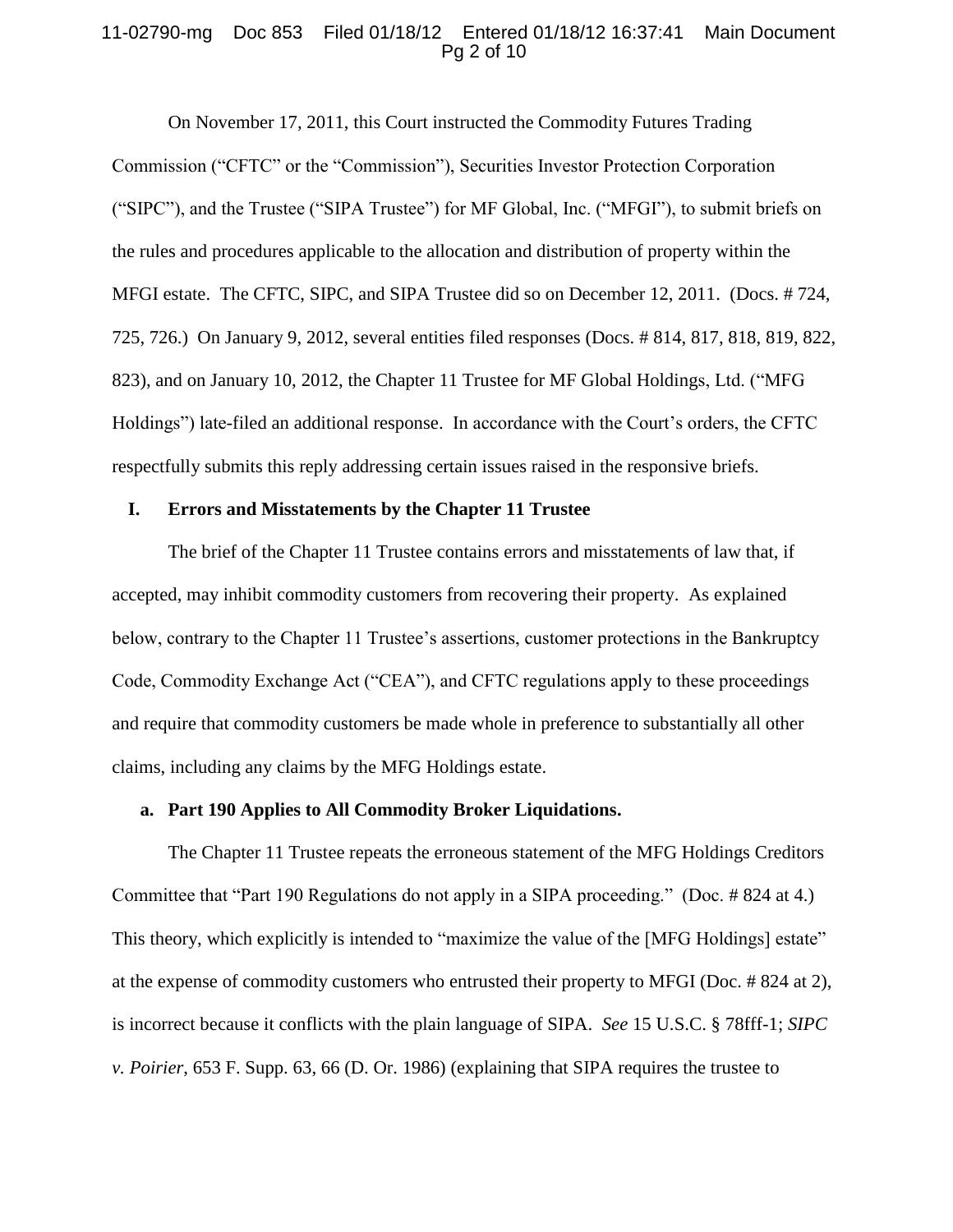#### 11-02790-mg Doc 853 Filed 01/18/12 Entered 01/18/12 16:37:41 Main Document Pg 3 of 10

"liquidate a stock broker who is also a commodity broker under the rules of the Commodities Exchange Act"). If, contrary to the language of the statute, the Chapter 11 Trustee were correct, the senseless result would be to render inapplicable the key regulations of the Commodity Futures Trading Commission in the largest commodity broker bankruptcy in U.S. history, and to strip of a remedy all MFGI commodity customers who entrusted their property to MFGI in reliance on applicable segregation requirements, based solely on the happenstance that the commodity broker also operated a much smaller securities business. As explained below, that is not the law.

Although the Chapter 11 Trustee correctly notes that this is a proceeding under SIPA rather than chapter 7, SIPA Section 78fff-1(b) states that a SIPA trustee "shall be subject to the same duties as a trustee in a case under chapter 7 of title 11, including, if the debtor is a commodity broker, as defined under section 101 of such title, the duties specified in subchapter IV of such chapter 7." 15 U.S.C. § 78fff-1(b); *see also id.* § 78fff-1(a) (providing that a SIPA trustee is "vested with the same powers . . . as a trustee in a case under title 11"). Substantially all of the operative provisions of subchapter IV of chapter 7 convey powers and impose duties on the trustee. *See, e.g.*, 11 U.S.C. § 764(a) (identifying transfers that "may be avoided by the trustee, and shall be treated as customer property"); *id*. § 765(b) ("The trustee shall comply, to the extent practicable, with any instruction received from a customer . . . ."); *id*. § 766(c) ("The trustee shall return promptly to a customer any specifically identifiable security, property, or commodity contract to which such customer is entitled . . . ."). The main provision at issue here is chapter 7, Section 766(h), which directs the trustee to distribute all "customer property" to its rightful customer-owners in preference to substantially all other claims:

Except as provided in subsection (b) of this section, *the trustee shall distribute customer property ratably to customers on the basis and to the* 

2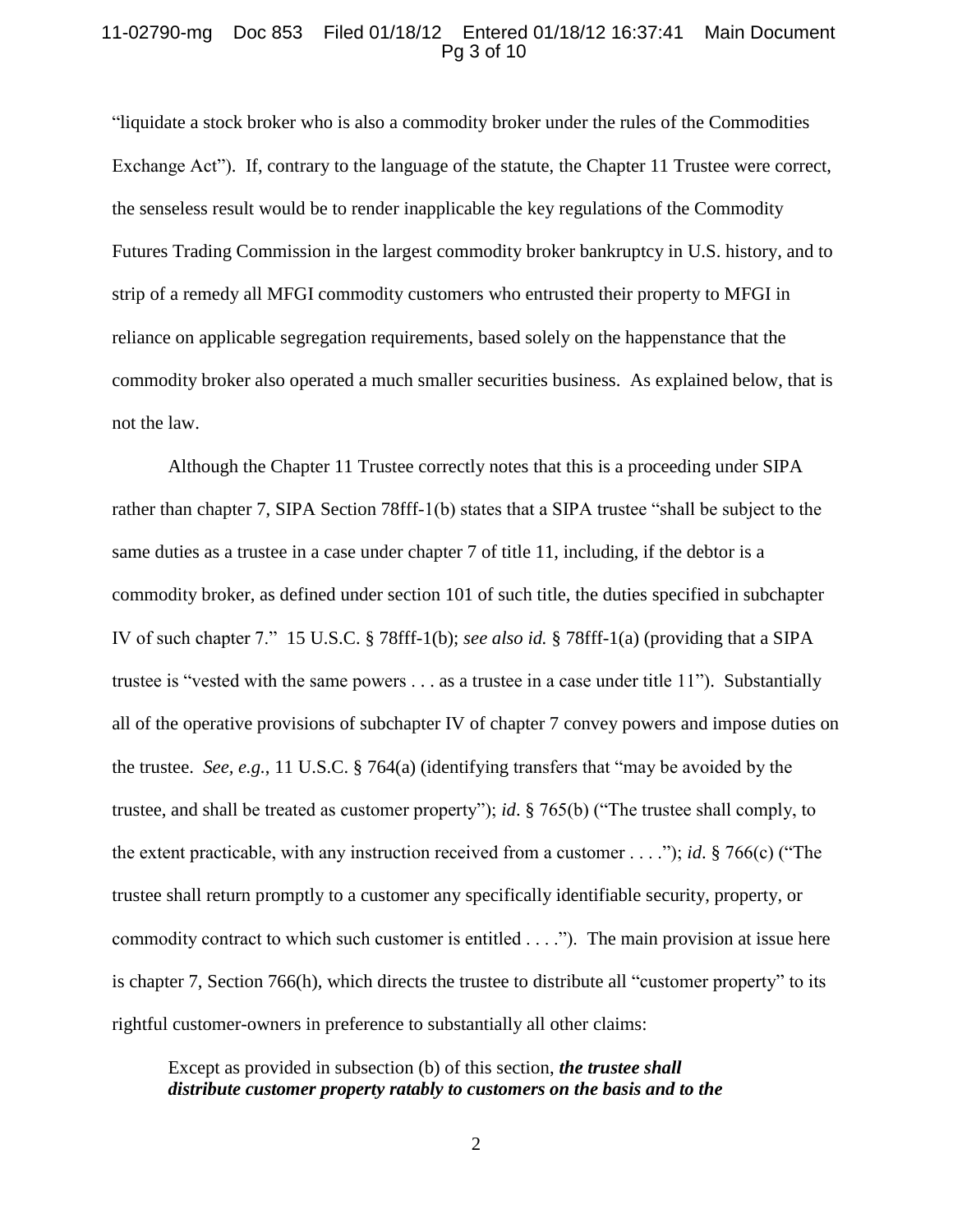# 11-02790-mg Doc 853 Filed 01/18/12 Entered 01/18/12 16:37:41 Main Document Pg 4 of 10

*extent of such customers' allowed net equity claims, and in priority to all other claims*, except claims of a kind specified in section [507](http://www.law.cornell.edu/uscode/html/uscode11/usc_sec_11_00000507----000-.html) (a)(2) of this title that are attributable to the administration of customer property.

11 U.S.C. § 766(h) (emphasis added).

 $\overline{a}$ 

To implement and clarify this and other provisions of subchapter IV, Congress, in CEA Section 20(a), authorized the CFTC to establish rules and regulations with respect to "a commodity broker that is a debtor under chapter 7 of title 11." 7 U.S.C. § 24(a). Pursuant to that grant of authority, the Commission has promulgated Part 190 to govern commodity broker liquidations under chapter 7 and, perforce of 15 U.S.C. § 78fff-1—which provides that "the same duties" apply under either statute—those SIPA proceedings in which "the debtor is a commodity broker." MFGI was without question a "commodity broker" under SIPA and the Bankruptcy Code. (*See* Memorandum Opinion & Order (Nov. 23, 2011) (Doc. # 426 at 3) ("The collapse of MFGI has given rise to a commodities broker liquidation of immense scope and complexity.").) Therefore, Part 190 applies and governs the SIPA Trustee's allocation and distribution of property in this proceeding.<sup>1</sup>

SIPC and the SIPA Trustee have rejected the Chapter 11 Trustee's erroneous argument (*see, e.g.*, *Memorandum of the SIPC* (Doc. # 725 at 15, 16, 17, 18, 24, & 25) (citing Part 190); *Reply of SIPC* (Doc. # 851 at 3); *Trustee's Memorandum* (Doc. # 726 at 13, 14, 15, 16, 23, & 29) (same)), and this Court, in ordering each of the first three transfers of commodity customer property as well as the establishment of the customer claims process, has explicitly invoked the Part 190 regulations as they pertain to the SIPA Trustee's duties (Doc. # 14 at 2 (concluding that

<sup>&</sup>lt;sup>1</sup> CEA Section 20(a) empowers the Commission not only to define "customer property," but also, *inter alia*, to define "specifically identifiable property," to establish the "method by which the business of such commodity broker is to be conducted or liquidated after the filing of the petition," and to prescribe "how the net equity of a customer is to be determined." 7 U.S.C. § 20(a). The Commission has promulgated detailed regulations pursuant to this statutory grant of authority. *See* 17 C.F.R. §§ 190.02-.07 (implementing aspects of the Commission's Section 20(a) authority). If the Chapter 11 Trustee were correct, these regulations too may be inapplicable, for no apparent purpose other than to privilege private interests over the interests of commodity customers. But that is not what Congress intended, as set forth clearly in SIPA.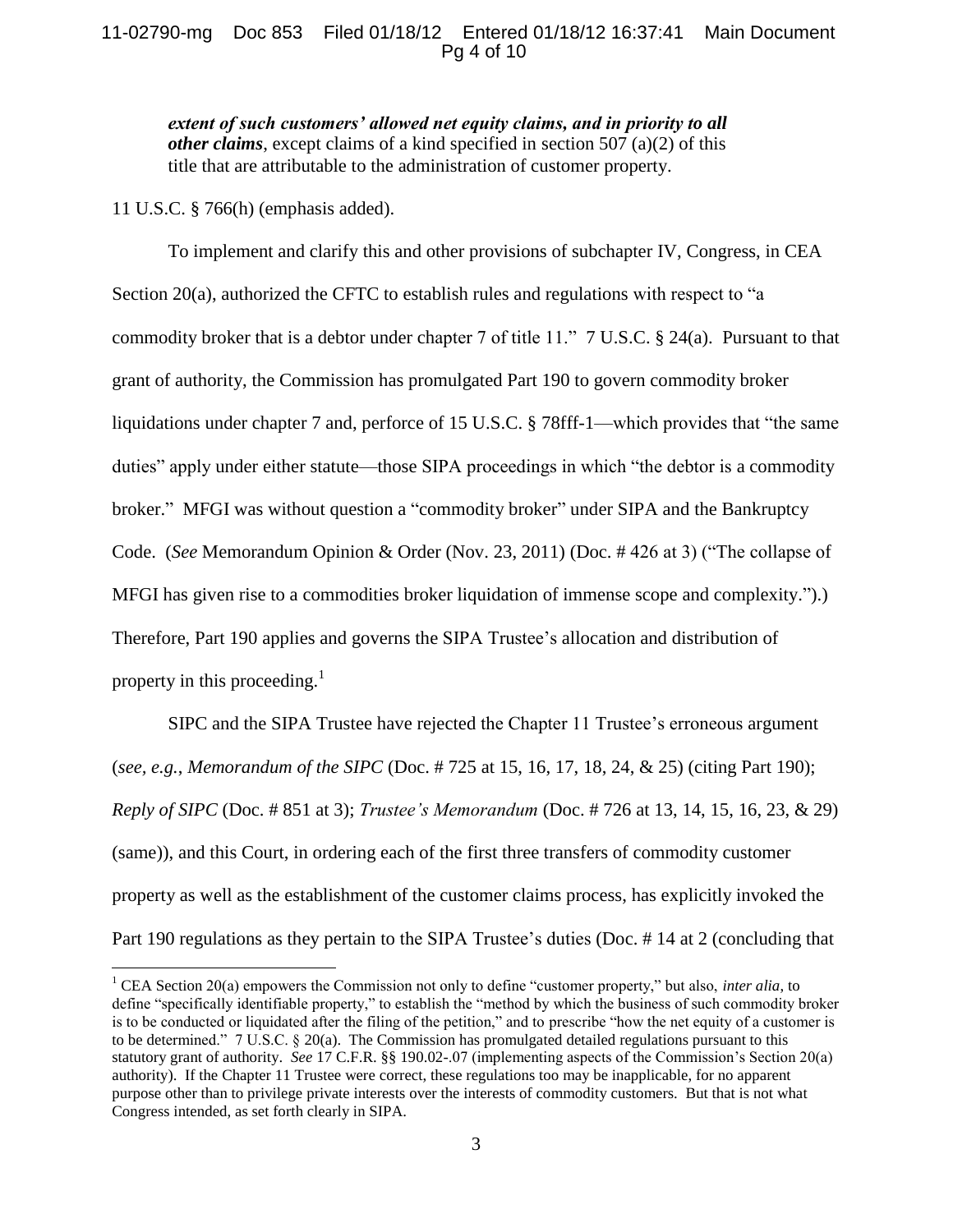# 11-02790-mg Doc 853 Filed 01/18/12 Entered 01/18/12 16:37:41 Main Document Pg 5 of 10

the terms of the first transfer motion were "appropriate exercises of the Trustee's authority pursuant to [*inter alia*] the Part 190 Regulations"); Doc. # 316 at 2 (equivalent finding under Part 190 with respect to the second transfer motion); Doc. # 717 at 2 (equivalent finding under Part 190 with respect to the third transfer motion); Doc. # 423 ("ORDERED that the Trustee shall implement the procedures prescribed in 17 C.F.R. § 190.08 for allocation and distribution of commodity futures customer property[.]"). In issuing these orders, the Court correctly applied SIPA and the Bankruptcy Code. The Chapter 11 Trustee's theory is erroneous and should be rejected.

### **b. The Chapter 11 Trustee Misstates the Holding of** *In re Griffin Trading***.**

The Chapter 11 Trustee incorrectly states that "one bankruptcy court has rejected 17 C.F.R. § 190 (the "Part 190 Regulations") as being beyond the CFTC's rule making authority and as being inconsistent with the plain language of title 11." (Doc. # 824 at 2 (citing *In re Griffin Trading Co.*, 245 B.R. 291 (Bankr. N.D. Ill. 2000).) Contrary to the Chapter 11 Trustee's representation, *Griffin* pertained to a single subsection of the CFTC's regulations, 17 C.F.R. § 190.08(a)(1)(ii)(J), not to Part 190 as a whole. *See* 245 B.R. at 310. 2 In any event, as the Chapter 11 Trustee acknowledges, the *Griffin* decision was vacated by the U.S. District Court for the Northern District of Illinois shortly after it was issued. *See Inskeep v. MeesPierson, N.V.*, 270 B.R. 882, 883 (N.D. Ill. 2011).

### **c. The Court Need Not Address Subparagraph (J) at This Time.**

 $\overline{a}$ 

The Chapter 11 Trustee's misstatement of the holding in *Griffin* obscures the fact that, as explained in the CFTC's December 12 memorandum, MFGI commodity customers have many

<sup>&</sup>lt;sup>2</sup> As the Commission will explain in full should Section 190.08(a)(1)(ii)(J) become directly relevant, *Griffin* was wrongly decided, and the proposition that this subsection could be "rejected" as "inconsistent with the plain language of title 11 of the United States Code" (Doc. # 824 at 2) overlooks Section 20(a) of the CEA, which empowers the Commission to establish such rules and regulations "[n]otwithstanding Title 11 of the United States Code." 7 U.S.C. § 24(a).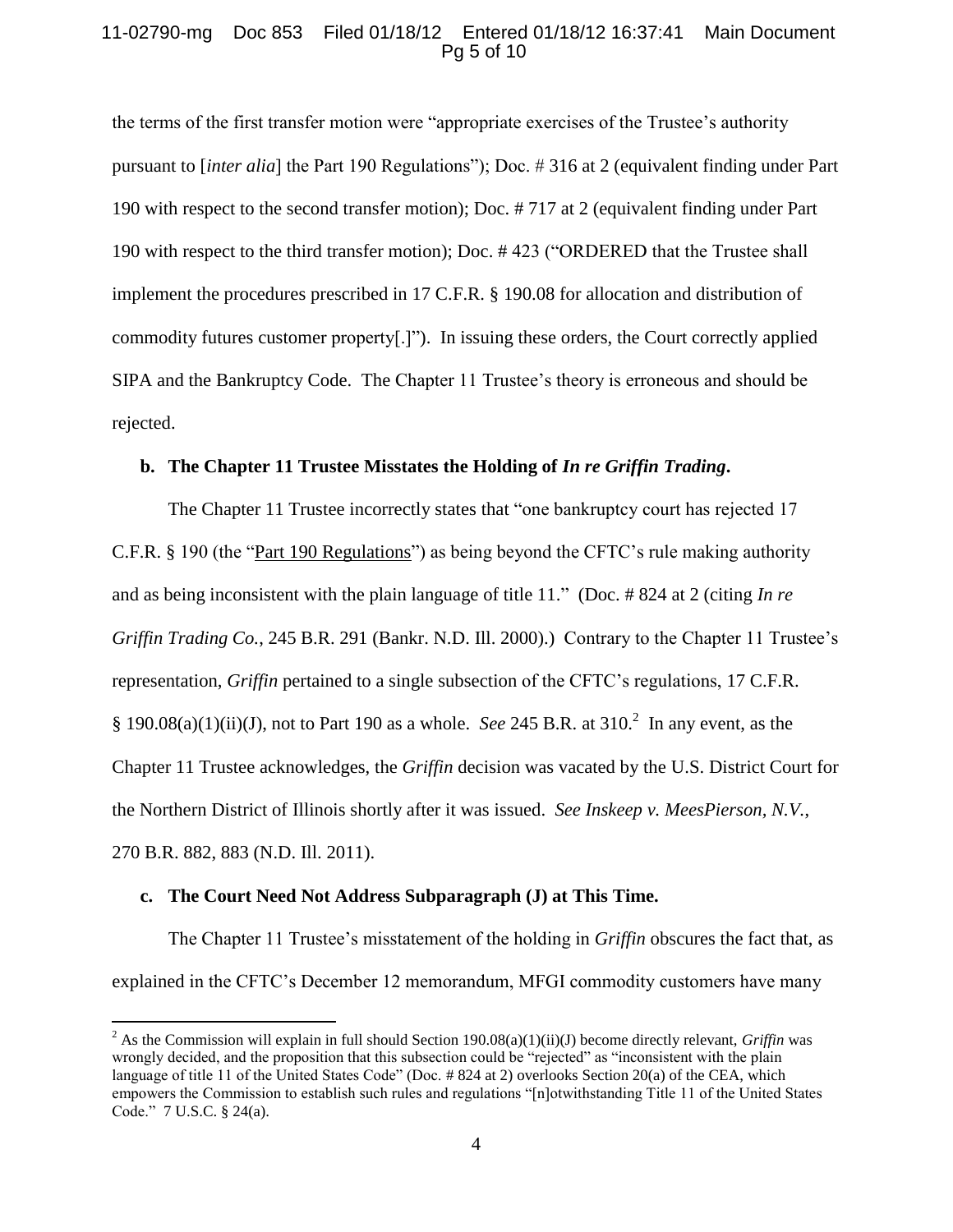# 11-02790-mg Doc 853 Filed 01/18/12 Entered 01/18/12 16:37:41 Main Document Pg 6 of 10

rights to reclaim their property that must be satisfied before Section 190.08(a)(1)(ii)(J) becomes operative. (*See generally Brief of the CFTC* (Doc. # 724 at 3-6).) Paragraph (J) states that it applies "only to the extent that the property enumerated in  $(a)(1)(i)(E)$  and  $(a)(1)(ii)(A)$  through  $(a)(1)(ii)(H)$  of this section [17 C.F.R. § 190.08] is insufficient to satisfy in full all claims of public customers." *Id.* § 190.08(a)(1)(ii)(J).

Commodity customers are entitled, for example, to *pro rata* distribution of property "that was unlawfully converted but is part of the debtor's estate," *id.* § 190.08(a)(1)(ii)(F), and of property that should have been segregated but was "withdrawn" from the MFGI estate and "subsequently is recovered by the avoidance powers of the [SIPA] trustee,"

*id*. § 190.08(a)(1)(ii)(D). Thus, to the extent that diverted customer property may reside elsewhere within the MFGI estate or subsequently is recovered from some other entity, including from MFG Holdings, that property must be returned on a *pro rata* basis to its rightful customerowners.<sup>3</sup> Section 190.08(a)(1)(ii)(J) becomes directly relevant only if and when it is determined that such property is "insufficient to satisfy in full all claims of public customers."

## **II. Property Belonging to Customers of MF Global Hong Kong Ltd.**

 $\overline{a}$ 

As noted in the Commission's December 12 brief, while some MFGI "insiders" or affiliates may meet the definition of "customer" under the Bankruptcy Code and CFTC regulations (called "non-public" customers), no such insiders may by paid until all public customers' claims are fully satisfied. 11 U.S.C. § 766(h); 17 C.F.R. § 190.08(b) & (c)(2). The distinction between public and non-public customers depends largely on whether the customer is

<sup>3</sup> As discussed in the *Memorandum of the Commodity Futures Trading Commission in Response to the Motion by Sapere Wealth Management, LLC, et al., to Direct the Debtors' Estate to Be Administered Pursuant to 11 U.S.C. §§ 761-767 and 17 C.F.R. § 190* (*In re MF Global Holdings, Ltd.*, No. 11-15059 (Doc. # 342)), if MFG Holdings is in possession of any customer property as defined in subchapter IV and Part 190, the Chapter 11 Trustee must return that property forthwith. If this Court determines that MFG Holdings disregarded the corporate form or that MFGI acted as an agent or *alter ego* of MFG Holdings, it is possible that MFG Holdings itself may become directly subject to subchapter IV and Part 190.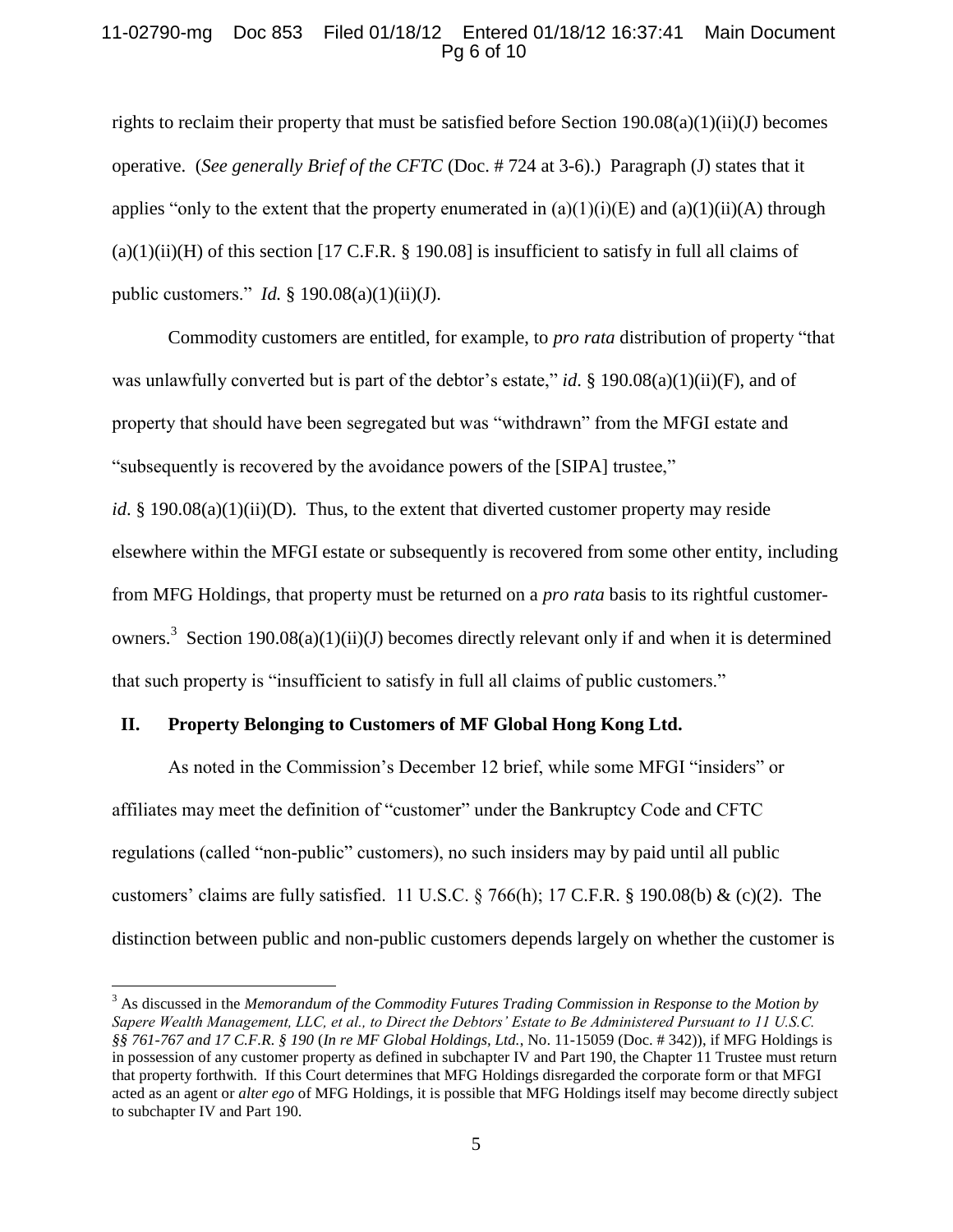## 11-02790-mg Doc 853 Filed 01/18/12 Entered 01/18/12 16:37:41 Main Document Pg 7 of 10

the owner of a "proprietary account," defined to include, *inter alia*, an account "which is owned by . . . [a] business affiliate that, directly or indirectly is controlled by or is under common control with" the commodity broker in liquidation. 17 C.F.R. §§ 1.3(y), 190.01(bb).

The MF Global Hong Kong liquidator describes a set of "segregated omnibus accounts" maintained "for the benefit of clients of MFG HK" and states that claims based on those accounts "are properly distinguishable from" that affiliate's "proprietary claims." (Doc. # 817 at 2-4.) Although MF Global Hong Kong does not provide detail concerning the accounts or the identities of their beneficial owners, the Commission agrees that property in accounts that is "owned by" customers who are not insiders, *see* 17 C.F.R. § 1.3(y), which would be subject to the segregation requirements of CEA Section 4d, 7 U.S.C. § 6d(2), should be treated as "public customer" property under Part 190, *see* 17 C.F.R. §§ 190.01(bb), 190.08(b) & (c)(2).

#### **III. Claims of Certain Physicals and Metals Customers**

#### **a. Specifically Identifiable Property of Certain "Physicals Customers"**

"Physicals Customers" Bruce Eisen, Dale Mancino, Denis Brink, Patrick O'Malley, M.D., and William Hackenberger argue in response to the SIPA Trustee's memorandum that, although their property may meet the definitions of "customer property" and "specifically identifiable property" under the relevant federal statutes and regulations, it is nevertheless not subject to the distribution plan insofar as it is not part of the MFGI estate because, they argue, it is "questionable" that MFGI has title to the physicals under Article 7 of the UCC. (Doc. # 818 at 3-9.) Although the Physicals Customers' memorandum may not include a complete recitation of all facts necessary to determine the status of this property, the Commission notes that the applicable federal statutes and regulations must be applied according to their terms, notwithstanding any provisions of the UCC that might lead to a contrary result. U.S. Const., Art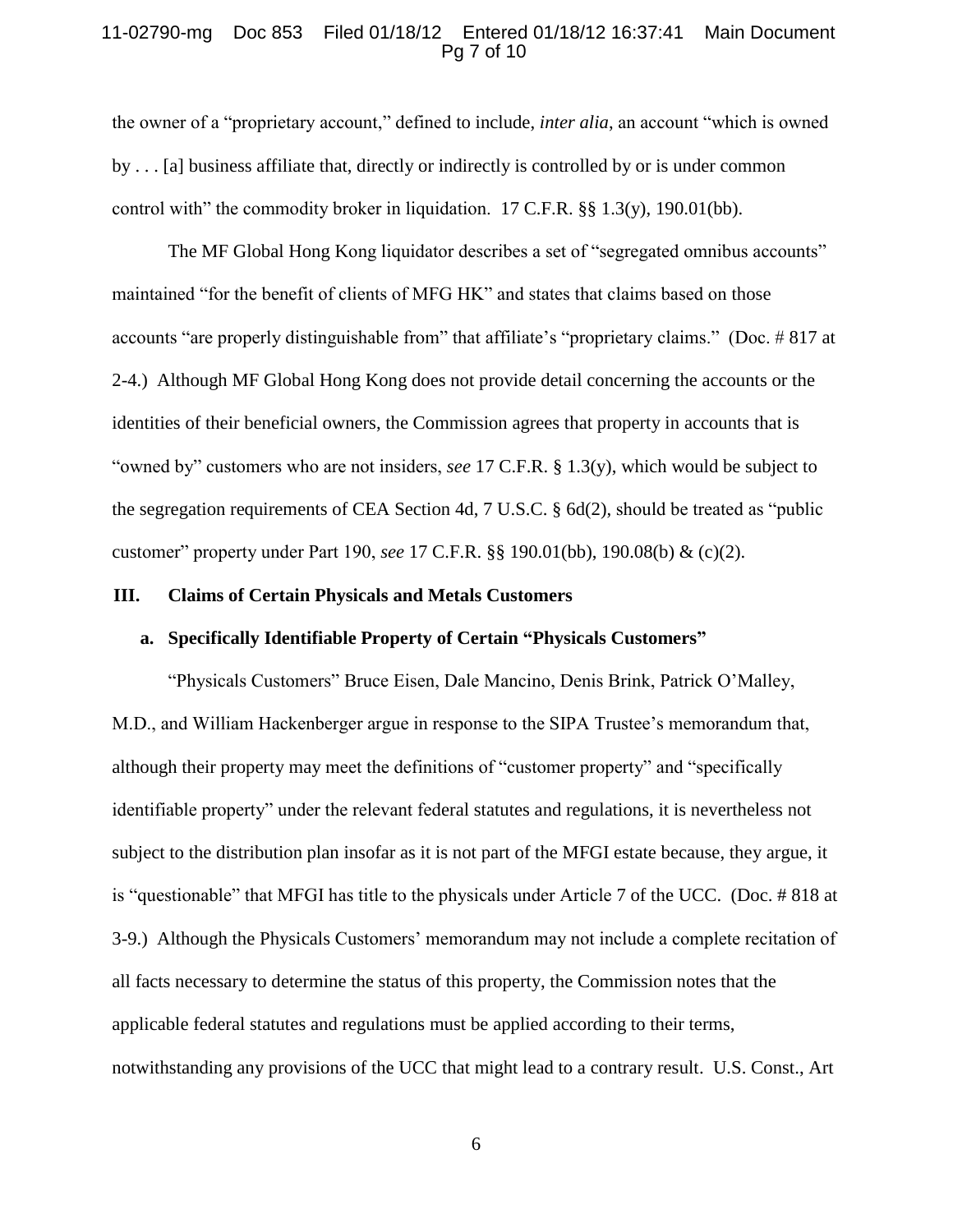## 11-02790-mg Doc 853 Filed 01/18/12 Entered 01/18/12 16:37:41 Main Document Pg 8 of 10

VI., cl. 2.; *see generally Levitin v. Painewebber, Inc.*, 159 F.3d 698, 705 (2d Cir. 1998) (discussing preemption of the UCC by federal law).

Section 761(10) of the Bankruptcy Code provides that "customer property" includes, in relevant part, "property . . . held by or for the account of the debtor, from or for the account of a customer" that is "specifically identifiable customer property." 11 U.S.C. § 761(10). CFTC regulations codify a substantively equivalent provision. 17 C.F.R.  $\S$  190.08(a)(1)(2)(C). The regulations then define "specifically identifiable" property to include, "[w]ith respect to . . . physical commodities received, acquired, or held by or for the account of the debtor for the purpose of making or taking delivery or exercise from or for the account of a customer, any such . . . commodity which as of the entry of the order for relief can be identified on the books and records of the debtor as received from or for the account of a particular customer as held specifically for the purpose of delivery or exercise." *Id.* § 190.01(kk)(3).

The memorandum of the Physicals Customers states that the property at issue includes metals "reflected in certain accounts with or records of" MFGI that were entrusted to MFGI's custody "for the purpose of delivery or exercise." (Doc. # 818 at 2.) If so, this property would meet the definition of "specifically identifiable" property and, therefore, of "customer property." 11 U.S.C. § 761(10); 17 C.F.R. § 190.08(a)(1)(2)(C); *id.* § 190.01(kk)(3). As detailed in the Commission's December 12 brief (Doc. # 724 at 14-17), a customer may avoid liquidation of and recover such specifically identifiable property, even if it is more valuable than the *pro rata* share to which that customer is entitled, upon depositing with the trustee an amount equal to the difference between the value of the specifically identifiable property and the funded balance. 17 C.F.R. § 190.08(d).

7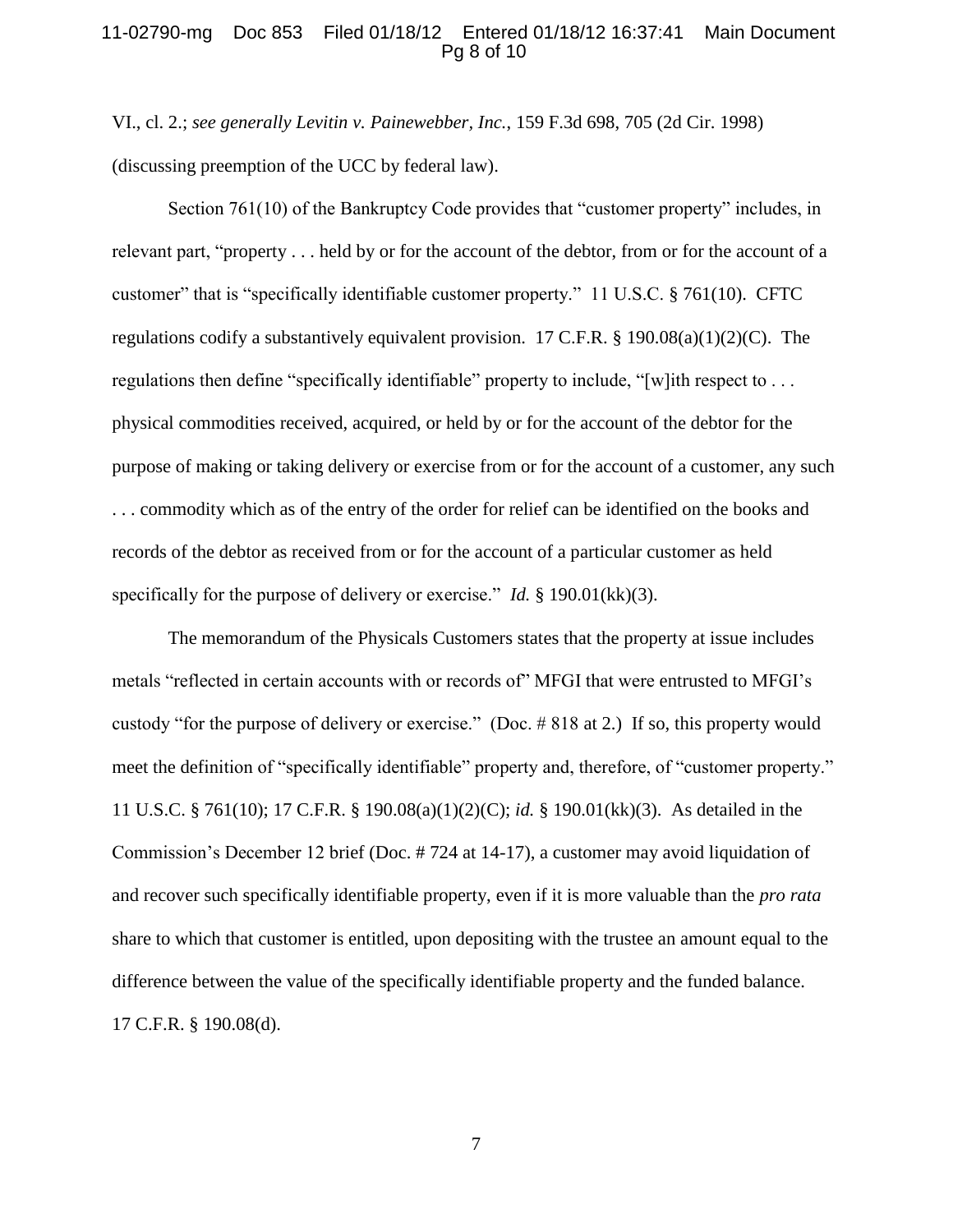## 11-02790-mg Doc 853 Filed 01/18/12 Entered 01/18/12 16:37:41 Main Document Pg 9 of 10

#### **b. Property of Certain "Metals Clients"**

In contrast to the Physicals Customers, "Metals Clients" Alexander Coxe, Greenbriar Partners, L.P., and Paul Poger state in their response that their property, including metals receipts, warrants, and proceeds thereof, was given to MFGI to act "solely as a custodian" of that property. (Doc. # 822 at 2.) Specifically, the Metals Clients state that this property does not meet the definitions of "customer property" or "specifically identifiable" customer property because it was not given to MFGI to margin, guarantee, secure, purchase or sell a commodity contract, is transferable by delivery, and is not held by MFGI for the purpose of delivery or exercise. (Doc. # 822 at 6-7.)

If these recitations are correct, and the property of the Metals Clients was entrusted to MFGI for the sole purpose of safekeeping, and not as part of a commodity futures trading account, such property would not be customer property as defined in the Bankruptcy Code and CFTC regulations, and the requirement in Bankruptcy Code Section 766(h) of ratable distribution in priority to substantially all other claims would not apply. Relevant evidence of the nature of MFGI's possession of this property may be available in account-opening documents and recent customer account statements, as well as in MFGI's books and records, including records of whether the property was separately accounted for and held in segregated customer accounts as would be required under CEA Section 4d if the property were conveyed to MFGI to margin, guarantee, or secure trades or contracts, *see* 7 U.S.C. § 6d(a)(2).

The Commission takes no position on what remaining rights, if any, would inure to the Metals Clients if their property is not "customer property," including their assertion that MFGI holds such property separately in trust for the benefit of the Metals Clients.

8